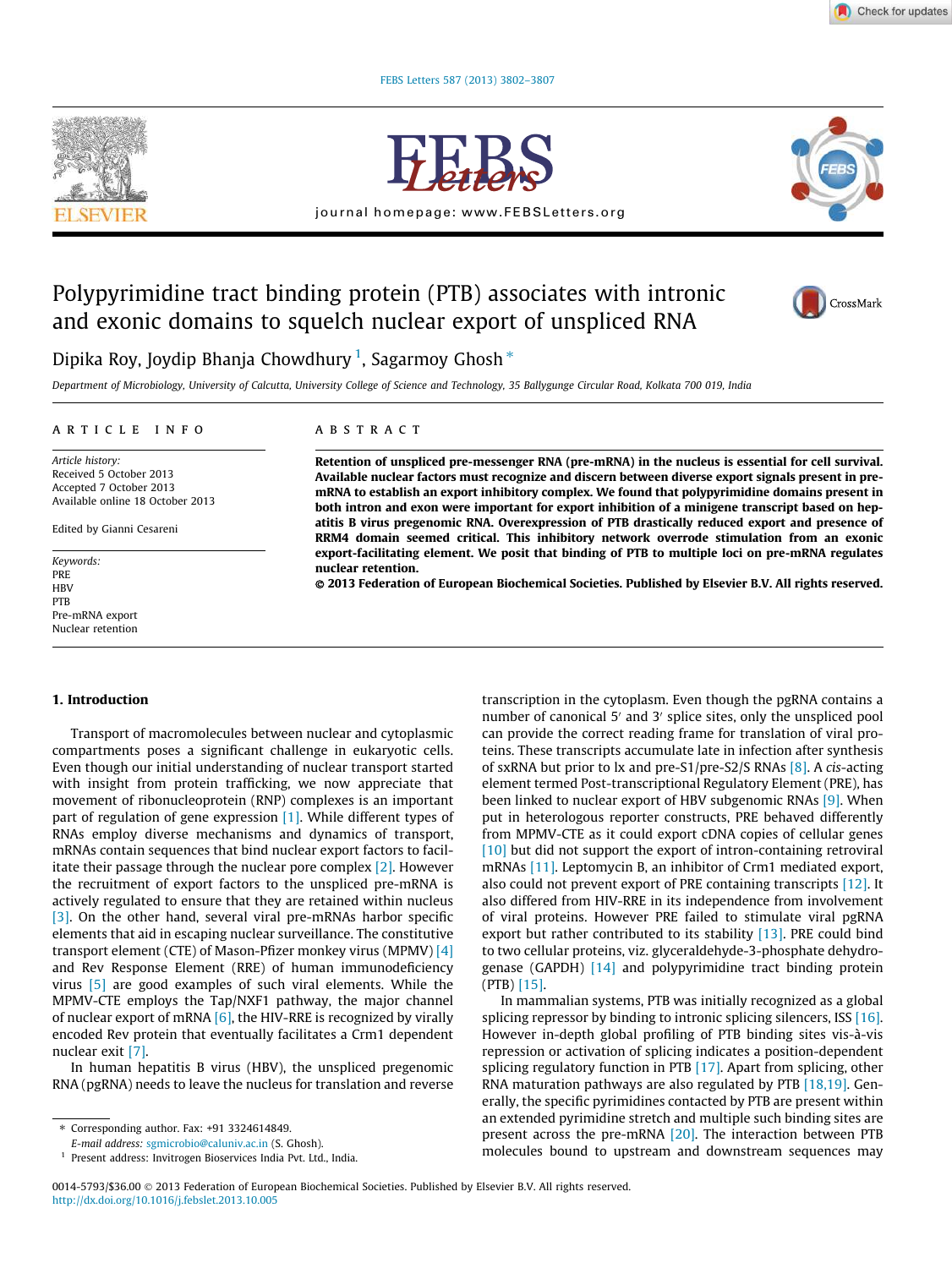result in a zone of silencing by forming loop structure or by covering the RNA by multimerization [21,22]. To our knowledge interaction of PTB with RNA export apparatus has not been investigated carefully.

Here we report that interactions between PTB and different RNA elements affected nuclear export of a minigene pre-mRNA. We found that presence of polypyrimidine domains both in intron and exon was necessary to retain the pre-mRNA in nucleus. Presence of RRM4 domain in PTB was critical in blocking export even when these polypyrimidine sites were removed. The PTB driven inhibitory axis quenched an exonic export promoting function. We conclude that a negative regulation arising out of association of PTB molecules bound to polypyrimidine stretches in intron and exon counteract export stimulatory function present in PRE.



Fig. 1. Description of the minigene. The minigene construct (CPS-PRE) with major 5' and 3' splice sites, polypyrimidine domains (PPD), the export promoting domain b and PRE, is depicted. Arrowheads show location of primers used for quantitative RT-PCR amplification [23]. Numbers represent location in HBV genome (NCBI accession no. AY945307) shown here with encoded proteins (C,P.S1,S2,S).  $\Delta$ intronCPS-PRE depicts the intronless copy of the same transcript.

# 2. Results and discussion

#### *2.1. Description of the minigene*

HBV utilizes cellular machinery for synthesis and maturation of viral RNAs. This presented us with an opportunity to study the interaction between nuclear factors and pre-mRNA. We constructed a minigene (CPS-PRE) based on HBV pgRNA with intact HBV intron but shortened exons (Fig. 1). We reason that such minigenes are useful for identification and understanding of role of individual elements and their interacting partners as has been done in numerous reports on RNA maturation pathways over the last two decades. In CPS-PRE minigene, upstream exon contained 215nt of endogenous sequence preceding the 5' splice site and the 3' exon had 131nt following the acceptor splice site to allow for short-range *cis* and *trans* interactions required for recognition of splice junctions. PRE was inserted in 3<sup>'</sup> exon. The regulation of splicing in these constructs is already reported [23]. A similar construct with a cDNA copy of the same RNA was used to understand the effect of a complete intron on nuclear export.

# *2.2. Multiple pre-mRNA signatures collaborate to inhibit export*

The minigene constructs were transfected in HuH7 hepatocarcinoma cell lines and nuclear and cytosolic RNAs were isolated. We calculated the extent of nuclear export of unspliced minigene transcript by quantitative RT-PCR on isolated nuclear and cytosolic fractions after normalization against U6 snRNA. We used U6 snRNA as control since it is exclusively nuclear and its aberrant cytosolic presence was used for rectification of sample preparation errors. We found that cytoplasmic:nuclear ratio of pre-mRNA from CPS-PRE was 0.58. Cytoplasmic accumulation of any particular minigene pre-mRNA was expressed relative to that of CPS-PRE to accurately depict fold difference in export. We found that either single or simultaneous alteration of the splice sites results in a moderate increase of export compared to the basal construct (Fig. 2A) indicating a role for 'intron definition' in pre-mRNA



Fig. 2. Several factors contribute to pre-mRNA nuclear retention. (A) Intron definition and intronic sequences repress export. The 5' splice donor site was changed from *GU* to AU and the 3' splice acceptor site A*G* was mutated to A*C*. Quantitative RT-PCR experiments show that mutation of the 5'(5<sup>M</sup>) and 3'(3<sup>,M</sup>) splice sites or absence of intron ( $\Delta$ intronCPS-PRE) abrogated nuclear retention. (B) Deletions ( $\Delta$ PPD1 and  $\Delta$ PPD2) or changing specific pyrimidines to purines (PPD1<sup>sc</sup> and PPD2<sup>sc</sup>) increased nuclear export. Deletion of both (CPSDPPD1–PREDPPD2) showed better export indicating synergism between these domains. (C) Absence of PPD1 and PPD2 sites did not affect cytosolic spliced mRNA level. These sites are more relevant for export than splicing (also see Fig. 4C). All values are plotted relative to CPS-PRE from three independent quantitative RT-PCR experiments ± standard deviation.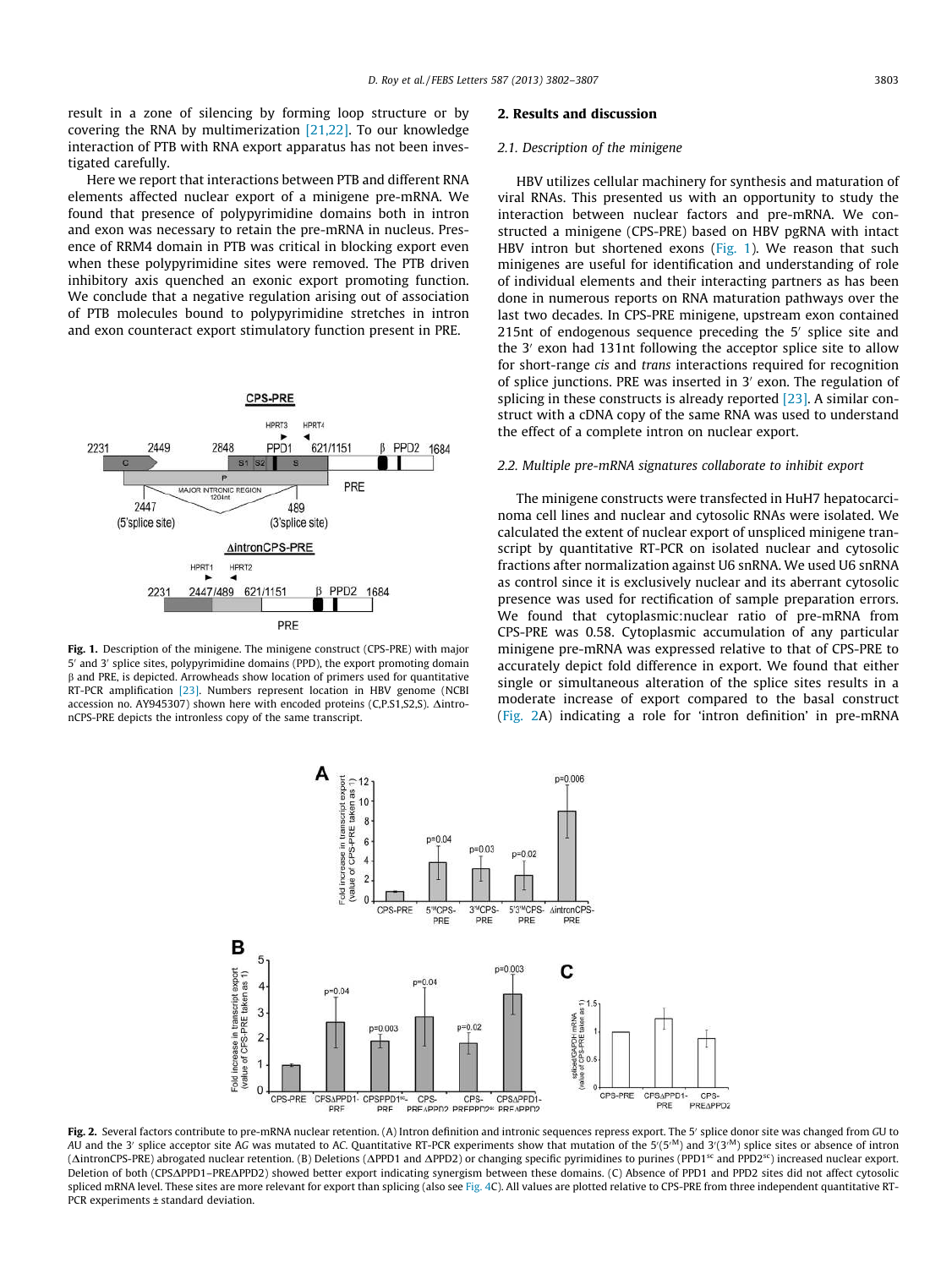retention. Interestingly the intronless copy of the same transcript was exported very efficiently. The sharp increase observed in the intronless copy over the constructs with mutant splice sites indicated that intronic sequences also took part in pre-mRNA retention. However complete absence of intron did not make the minigene pre-mRNA exclusively cytosolic. Therefore both intronic elements and intron definition are necessary but not sufficient for pre-mRNA nuclear retention.

We next localized the polypyrimidine domains (PPD) in both intron and PRE regions to understand this control [24,25]. Using the web-based RegRNA tool  $[26]$ , the entire minigene sequence (CPS-PRE) was scanned for presence of pyrimidine rich PTB binding elements. We located two candidate polypyrimidine domains and named them PPD1 (246–251nt:UUCUCU in the intronic region) and PPD2  $(1481-1488nt)$ :CUCUCUCGU within PRE in 3' exon). The PPD2 domain sits upstream of the other already documented polypyrimidine domains in PRE [15]. We explored whether PTB could bind to these domains and how far these interactions were important for regulation of export.

The deletion of PPD1 or substitution with a purine-rich sequence (PPD1<sup>sc</sup>, UUCUCU::AAGAGA) showed increased export

of pre-mRNA transcripts. Similar perturbation of the PPD2 site (PPD2sc, CUCUCUCGU::AGAGGAAAG) also had the same effect (Fig. 2B). Simultaneous deletion of both PPD1 and PPD2 sites showed better export than single deletions. Our data suggest that multiple PTB nucleation sites on pre-mRNA are required for its retention. We did not observe any diminution in cytosolic abundance of spliced mRNA (Fig. 2C) or in the extent of splicing in the deletion constructs (Fig. 4C). These observations negate the possibility that enhanced export of pre-mRNA was an indirect effect of nuclear overload of unspliced pre-mRNA caused by repressed splicing in absence of PPD domains. The PPD domains are therefore involved in regulating export but not splicing of these transcripts.

# *2.3. PTB associates with PPD1 and PPD2*

B

We next investigated the physical association of PTB with the PPD1 and PPD2 domains by RNA immunoprecipitation with anti-PTB antibody. Pulldown of both CPS and CPS-PRE transcripts suggested their association with PTB (Fig. 3A). Deletion of PPD1 region from intron (CPS $\Delta$ PPD1) obliterated association with PTB, implying PPD1 is a strong PTB binding site in intron. However removal of



Fig. 3. PTB associates with PPD1 and PPD2 domains. (A) RNA immunoprecipitation with anti-PTB antibody followed by RT-PCR indicates association of PTB with PPD1 domain. Deletion of PPD1 abolished association between transcript and PTB (lane 4). PRE has multiple PTB interacting sites and PPD1 and PPD2 deletions did not alter PTB binding (lanes 5–7). Preimmune rabbit serum (NRS, lane 1) and RNase A (lane 8) establish PTB–RNA interaction. GAPDH transcripts control for RNA loading during pulldown. (B) Homogeneity of His6-PTB used in the UV crosslinking and RNA-EMSA assays. (C) UV crosslinking shows stable association of PTB with pyrimidine bases in PPD1. Purines substituting for pyrimidines in PPD1 (PPD1<sup>sc</sup>) could not compete for PTB binding. Other pyrimidine bases in PPD1<sup>sc</sup> could not be crosslinked to PTB. (D and E) Both PPD1 and PPD2 sites can bind PTB and increasing PTB population shows accumulation of higher molecular weight complexes (lanes 2–6).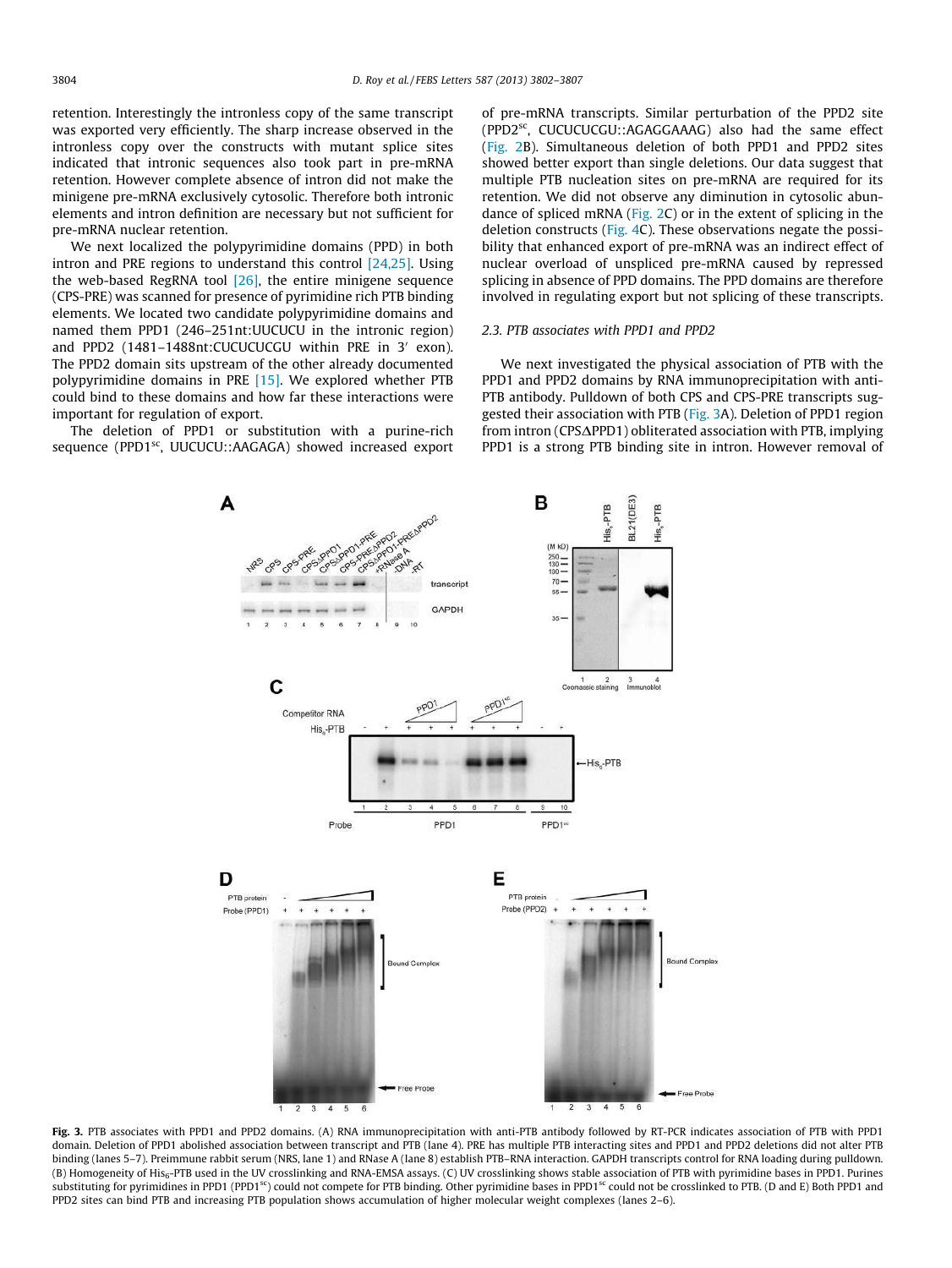PPD2 site alone did not affect PTB binding to other pyrimidine rich domains present in CPSΔPPD1-PRE transcripts as PRE harbors several independent PTB binding sites [15]. UV crosslinking of PTB to PPD1 and its stable binding against a competitor where only the PPD1 pyrimidines were substituted by purines (PPD1 $^{sc}$ ) confirmed the recognition of the PPD1 pyrimidines by PTB (Fig. 3C). Inability of PPD1<sup>sc</sup> to crosslink with PTB also indicates that PTB molecules were not in immediate contact with other neighboring pyrimidines in this oligomer. In RNA-EMSA, PPD1 and PPD2 formed diffuse complexes that increased in molecular weight with increase in PTB:RNA ratio (Fig. 3D and E). At least in PPD1 where only some specific pyrimidines were in direct contact with PTB, formation of higher molecular weight complexes possibly indicate PTB multimerization.

#### *2.4. PTB overexpression represses cytosolic pre-mRNA levels*

We next attempted a 'tethered function' assay for PTB. Constructs of full length PTB4 or its truncated RRM subdomains in tandem with MS2 coat protein were overexpressed in HuH7 cell lines. The expression of these different FLAG tagged proteins was confirmed by immunoblotting with anti-FLAG antibody (Fig. 4A). These PTB effectors were cotransfected with different reporter constructs to observe the effect of PTB overexpression on nuclear export. PPD domains in these reporter minigenes were either deleted or substituted by a single MS2 coat protein binding site. We observed that overexpression of full-length PTB4-MS2 imposed a considerable diminution in cytosolic pre-mRNA even in absence of MS2 coat protein binding site in the transcript (Fig. 4B). We think overwhelming repression by PTB4 expression and presence of only a single MS2 site masked any effect of via-MS2 interaction. Interestingly this squelching effect of PTB appeared to be exclusive to the presence of RRM4 domain. The PTB123L-MS2 protein retaining the other three RRMs except RRM4 did not show any effect.

We next explored the effects of deletions of PPD1 and PPD2 domains or PTB4-MS2 overexpression on splicing. Overexpression of PTB repressed splicing significantly in all minigene transcripts but deletions of PPD1 and PPD2 sites did not have any effect (Fig. 4C). Therefore in a PTB overloaded scenario repression of splicing led to nuclear accumulation of minigene pre-mRNA without any concomitant increase in cytosolic level. However PTB overexpression did not change nuclear and cytosolic profile of spliced GAPDH transcripts (data not shown). The export repression by PTB overexpression raise the following possibilities: (i) accumulated nuclear minigene pre-mRNA titrated specific nuclear export factors, or (ii) PTB overload removed a specific export factor from the minigene pre-mRNA, or (iii) synthesis of some important export factors itself was compromised due to PTB-dependent aberrant processing of their pre-mRNAs.

# *2.5. PPD mediated inhibition and* b *mediated stimulation dictate steady state level of pre-mRNA export*

We next tried to address the relationship between the PPD domains and the role of PRE in nuclear export. Our focus was on the  $\beta$  subelement [27], a putative positive export regulatory region within PRE (Fig. 5A). We observed that deletion of  $\beta$  from the constructs uniformly abrogated pre-mRNA nuclear export. Therefore in our pre-mRNA minigene with endogenous HBV intron we recapitulated export promoting function in the  $\beta$  subelement of PRE [ $28$ ]. However addition of PRE in the 3' exon almost halved its nuclear export if compared with CPS pre-mRNA alone. This is concordant with observations that PRE as a whole did not promote export of HBV pgRNA [13]. We reasoned that PRE harbors both positive and negative elements for nuclear export and outcome of PRE will depend on the availability of cognate *cis* acting elements in the intron and *trans* acting factors in the nucleus (Fig. 5B). Positioning of PRE in the 3<sup>'</sup> exon downstream of endogenous intron allowed the inhibitory network to suppress the positive effect of  $\beta$ . We suggest that both PPD1 and PPD2 sites on the minigene pre-mRNA allow PTB to aggregate on them to repress export.

Our finding about the role of PTB in retention of unspliced premRNA transcript is intriguing. Association of *Xenopus* homolog of PTB as part of a multiprotein complex to Vg1 mRNAs is important for its cytoplasmic localization [29]. More importantly PTB strongly stimulated export of an unspliced heterologous transcript in a PRE



Fig. 4. Effect of PTB overexpression on export of minigene transcripts. (A) Anti-FLAG immunoblot shows expression profile of FLAG-tagged PTB and its derivatives in HuH7 cells. (B) Overexpression of PTB4-MS2 drastically reduced nuclear export of minigene pre-mRNA even without cognate MS2 coat protein binding site. CPSDPPD1MS2-PRE and CPSPREDPPD2MS2 have MS2 coat protein binding regions in PPD1 and PPD2 sites. RRM4-less PTB effectors were ineffective for this squelching. Experiments were carried out as described in Methods and Fig. 2. (C) Deletion of PPD1 and PPD2 domains was inconsequential toward splicing but PTB4-MS2 overexpression severely decreased splicing in all constructs. Splicing efficiency was calculated after direct measurement of spliced and unspliced species present in both nucleus and cytosol. The total transcript level was similar in all the cases.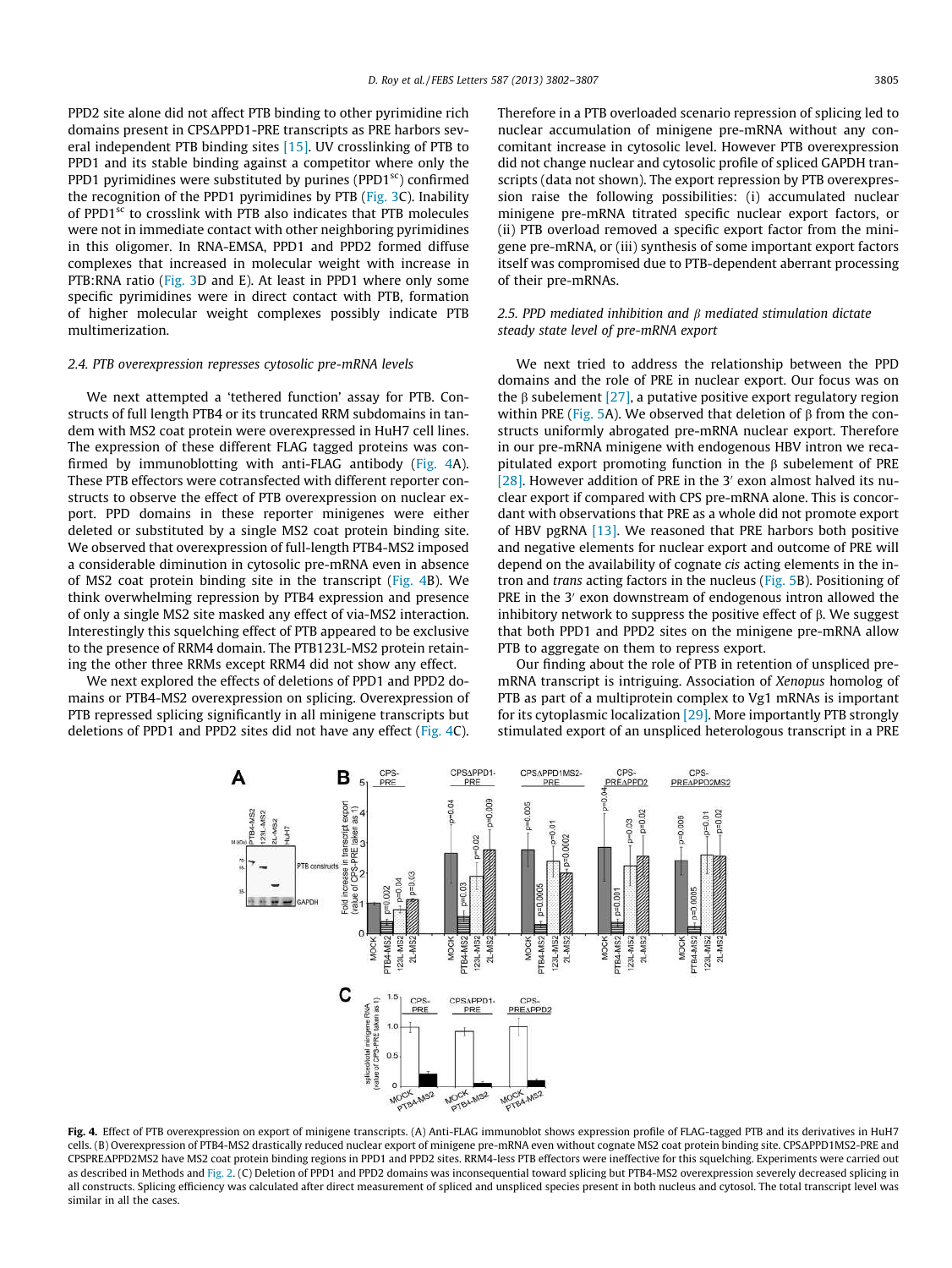

Fig. 5. PPD sites inhibit export stimulation from  $\beta$  region in PRE. (A) Deletion of  $\beta$ subelement  $( \Delta \beta)$  of PRE uniformly repressed pre-mRNA export. PRE has an overall inhibitory effect when put 3' to the endogenous intron.  $\Delta$ PPD constructs allowed removal of PTB suppression on  $\beta$  activity resulting in higher export but this stimulation was lost on  $\beta$  removal. Experiments and calculations were done as described earlier. (B) Model depicting PTB as a mediator of nuclear export. Binding of PTB to PPD1 and PPD2 domains interferes with the interaction of  $\beta$ subelement with RNA export factors. Association between PTB molecules occludes  $\beta$  by bridging the PPD1 and PPD2 sites and establishes a equilibrium of pre-mRNA export.

dependent manner [15]. Inhibition of transcription of PTB by MyD88 downregulated PRE mediated stimulation of export of pre-S2/S RNAs [30]. However these reporter constructs contained PRE within a heterologous intron.

Importance of cooperative association between PTB molecules bound on both sides of skipped exons is already established in splicing [20]. PTB typically interacts with more than one polypyrimidine domains through its four RRMs, of which the RRM4 seems to be critical for splicing repression in GABA<sub>A</sub> receptor  $\gamma$ 2 pre-mRNA [31]. We find it interesting that in our minigene system also, deletion of RRM4 domain from overexpressed PTB4-MS2 molecules obliterated PTB driven export repression. Secondly we also showed that both PPD1 in intron and PPD2 in exon were necessary for inhibition of export and perturbation of any of these two sites removed inhibition.

Results from our assay suggested that  $\beta$  region in PRE is a regulated export enhancer as presence of multiple pyrimidine domains across intron–exon junction blocked its activity. We suspect that in previous studies of PRE in the context of cDNA or intronless mRNAs [9,10], PTB binding domains were put outside the context of intron–exon junction thereby allowing the positive export regulatory element in PRE to work unhindered and stimulate export. On the other hand, PTB bound to HBV intronic sites may have interacted with other PTB molecules bound to polypyrimidine stretches in PRE and squelched export stimulation. Our findings suggest PTB as a possible metazoan candidate for nuclear retention of pre-mRNA. We also understand that this information can be used as a tool to interfere with HBV replication in infected hepatocytes.

# 3. Materials and methods

#### *3.1. Minigene constructs*

The CPS-PRE construct has been described [23]. All other constructs with changes in different regions of either CPS or PRE were made in pcDNA 3.1(+) using similar strategies. A single MS2 coatprotein binding site was synthesized by oligonucleotide annealing. The oligonucleotides used for different experiments are described in Supplementary Table 1.

#### *3.2. Real-time RT-PCR*

For real-time PCR analysis,  $2 \mu g$  of extracted RNA was reversetranscribed with RevertAid M-MuLV Reverse transcriptase (Fermentas Inc.) in a total volume of 20  $\mu$ l. One microlitre of this reaction was amplified in StepOnePlus™ Real-Time PCR System (Applied Biosystems) using DyNAmo ColorFlash SYBR Green/ROX qPCR Master Mix $(2\times)$  (Thermo) and 0.3 µM specific primers. To ascertain purity of amplified PCR products, melting curve analysis was done after completion of PCR cycles. For validation, cDNAs were prepared from 10-fold serial dilutions of in vitro transcribed target RNAs and amplified alongside the test samples. Standard curves of  $C_t$  vs. log [RNA in ng] were drawn to ascertain the amplification efficiencies were comparable between the amplicons. The plot of  $\Delta C_t$  ( $C_t$  of target –  $C_t$  of reference) against log[RNA in ng] had a slope of 0.092 allowing relative quantification by comparative threshold method  $(2^{-\Delta\Delta C_t})$ . Export of target transcripts in each sample was calculated against an exclusively nuclear transcript (U6) as reference. Normalization with cytosolic U6 level rectified any error arising out of variation in sample preparations. Fold difference between cytosolic and nuclear levels for the target transcript (extent of export) in any particular biological replicate is given by  $2^{-\Delta\Delta C_t}$ , where  $\Delta\Delta C_t = \Delta C_t$  (cytosol) –  $\Delta C_t$  (nucleus),  $\Delta C_t$  (cytosol) =  $C_{t, \text{target}} - C_{t, \text{U6}}$ ,  $\Delta C_t$  (nucleus) =  $C_{t, \text{target}} - C_{t, \text{U6}}$ . The obtained value for each construct was normalized against CPS-PRE for comparative analysis. Data shown here represent mean of at least three independent transfections with error bar representing ± standard deviation. Student's *t*-test was performed to obtain the *P*-value.

For calculation of splicing efficiencies, absolute quantities of unspliced and spliced RNA in each sample were obtained from the respective standard curves of  $C_t$  vs. log[RNA in ng] drawn with known amounts of in vitro transcribed target RNA. Specific primers used for detection of spliced RNA are already described. Similar quantitation of GAPDH mRNA level was done for normalization of minigene RNA level in cytosol.

See Supplementary methods for additional information.

#### Acknowledgments

The work is supported by Grant No. 37(1205)/04/EMR-II from CSIR. We thank Dr. Gopal Chakrabarti for extending the real-time PCR facilities. The anti-PTB antibodies and PTB expression constructs were kindly provided by Prof. Mariano Garcia-Blanco and Prof. Chris Smith.

#### Appendix A. Supplementary data

Supplementary data associated with this article can be found, in the online version, at http://dx.doi.org/10.1016/j.febslet.2013.10.005.